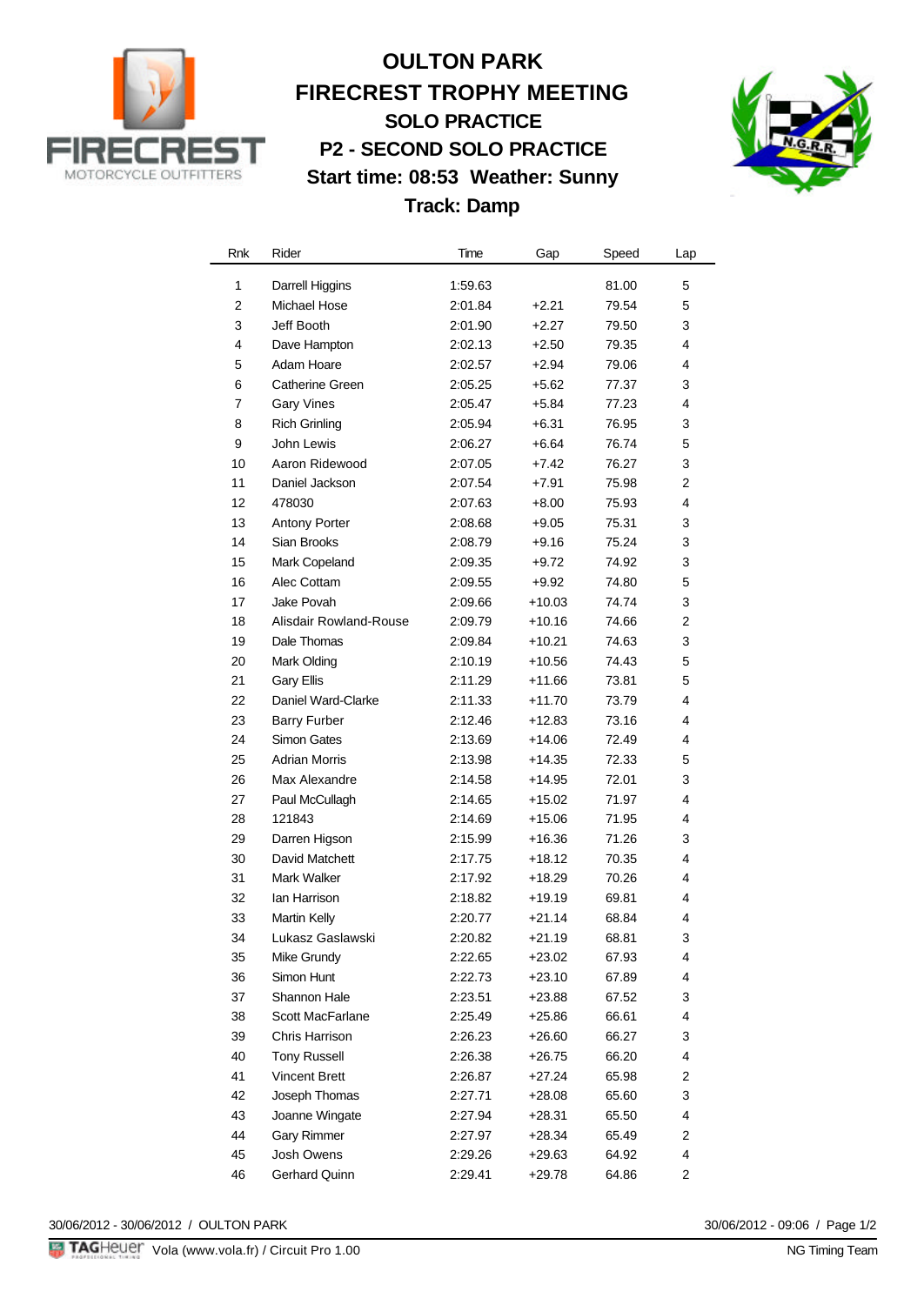### **OULTON PARK FIRECREST TROPHY MEETING SOLO PRACTICE P2 - SECOND SOLO PRACTICE Start time: 08:53 Weather: Sunny Track: Damp**

| Rnk | Rider                    | Time    | Gap      | Speed | Lap            |
|-----|--------------------------|---------|----------|-------|----------------|
|     |                          |         |          |       |                |
| 47  | Connor Moody             | 2:31.38 | $+31.75$ | 64.01 | 2              |
| 48  | Louise Goddard           | 2:33.52 | $+33.89$ | 63.12 | 3              |
| 49  | Chris Baker              | 2:33.57 | $+33.94$ | 63.10 | 3              |
| 50  | Sean Montgomery          | 2:34.31 | $+34.68$ | 62.80 | 2              |
| 51  | Dean Harrison            | 2:37.03 | $+37.40$ | 61.71 | 2              |
| 52  | Peter Lacy               | 2:37.20 | $+37.57$ | 61.64 | 2              |
| 53  | Mark Labudek             | 2:42.32 | $+42.69$ | 59.70 | 2              |
| 54  | Simon Edmondson          | 2:42.54 | $+42.91$ | 59.62 | $\overline{2}$ |
| 55  | <b>Christopher Brown</b> | 2:50.74 | $+51.11$ | 56.75 | 4              |
| 56  | 846289                   | 2:52.75 | $+53.12$ | 56.09 | 2              |

30/06/2012 - 09:06 / Page 2/2<br>NG Timing Team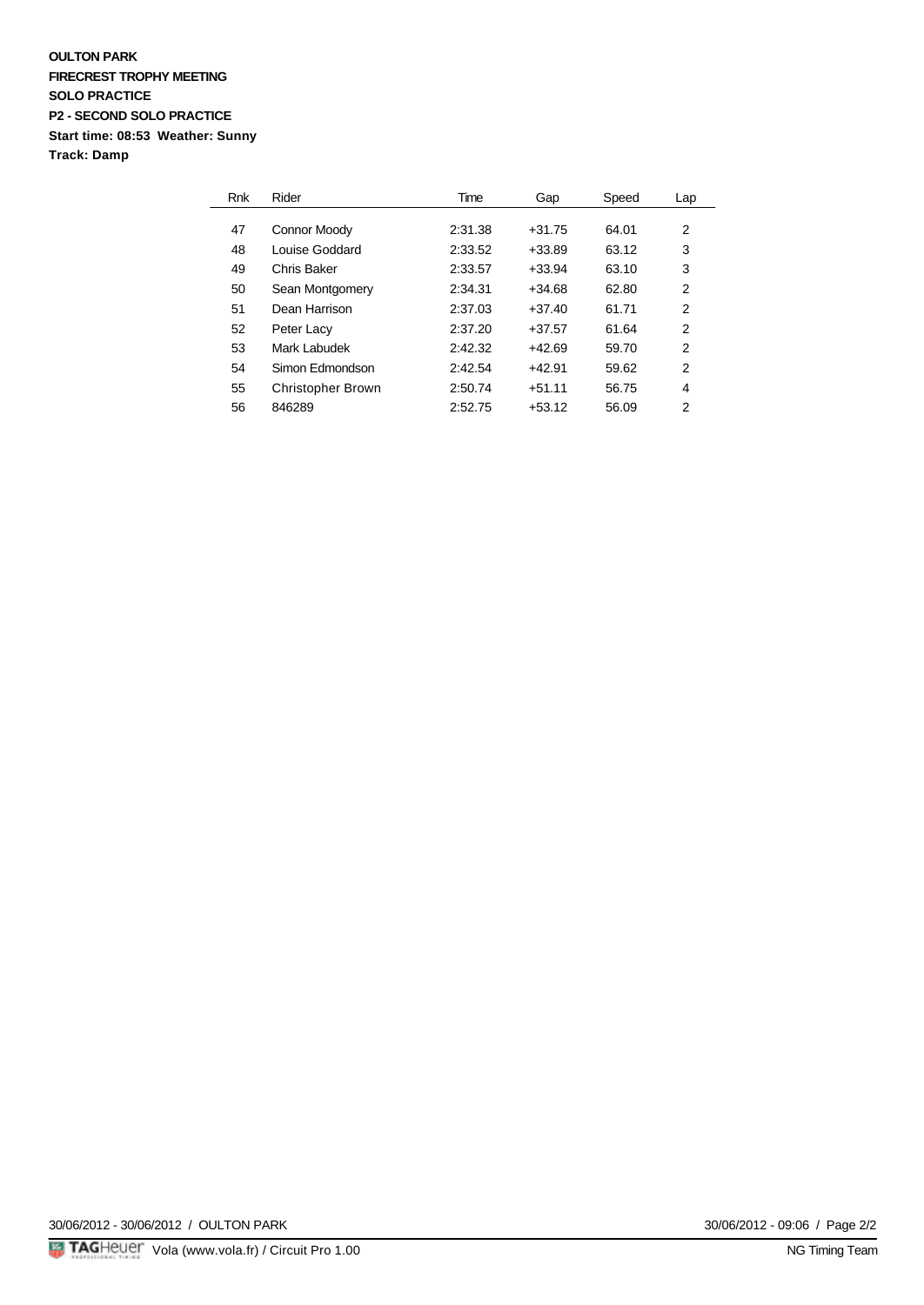



| Lap           | Time         |
|---------------|--------------|
|               |              |
| <u>121843</u> |              |
|               | <b>START</b> |
| 1             |              |
| 2             | 2:32.40      |
| 3             | 2:20.40      |
| 4             | 2:14.69      |

| 478030 |              |
|--------|--------------|
|        | <b>START</b> |
| 1      |              |
| 2      | 2:17.12      |

I

| 3 | 2:12.35 |
|---|---------|
| 4 | 2:07.63 |

| 846289 |              |
|--------|--------------|
|        | <b>START</b> |
|        |              |
| 2      | 2:52.75      |
|        |              |

| Aaron Ridewood |              |
|----------------|--------------|
|                | <b>START</b> |
|                |              |
| 2              | 2:08.77      |
| 3              | 2:07.05      |

| Adam Hoare   |         |  |
|--------------|---------|--|
| <b>START</b> |         |  |
| 1            |         |  |
| 2            | 2:03.55 |  |
| 3            | 2:05.34 |  |
| 4            | 2:02.57 |  |

| <b>Adrian Morris</b> |              |
|----------------------|--------------|
|                      | <b>START</b> |
|                      |              |
| 2                    | 2:22.62      |

30/06/2012 - 30/06/2012 / OULTON PARK

| Lap | Time    |
|-----|---------|
| 3   | 2:19.22 |
| 4   | 2:15.67 |
| 5   | 2:13.98 |
|     |         |

| Alec Cottam |              |  |
|-------------|--------------|--|
|             | <b>START</b> |  |
| 1           |              |  |
| 2           | 2:18.44      |  |
| 3           | 2:12.61      |  |
| 4           | 2:12.33      |  |
| 5           | 2:09.55      |  |

| Alisdair Rowland-Rouse |              |  |
|------------------------|--------------|--|
|                        | <b>START</b> |  |
|                        |              |  |
| 2                      | 2:09.79      |  |
|                        |              |  |

| <b>Andy Fellowes</b> |
|----------------------|
|----------------------|

| <b>Antony Porter</b> |         |  |
|----------------------|---------|--|
| <b>START</b>         |         |  |
|                      |         |  |
| 2                    | 2:08.68 |  |
| ว                    | 2:12.80 |  |

| Barry Furber |         |  |
|--------------|---------|--|
| <b>START</b> |         |  |
|              |         |  |
| 2            | 2:23.01 |  |
| 3            | 2:14.12 |  |
|              | 2:12.46 |  |

| 'Catherine Green |
|------------------|
| <b>START</b>     |

| <b>Chris Baker</b> |         |
|--------------------|---------|
| <b>START</b>       |         |
| 1                  |         |
| 2                  | 2:33.65 |
| ٩                  | 2:33.57 |

Lap Time

2 **2:06.29** 3 **2:05.25**

1

| Chris Harrison |         |  |
|----------------|---------|--|
| <b>START</b>   |         |  |
|                |         |  |
| 2              | 2:28.03 |  |
| 3              | 2:26.23 |  |
|                |         |  |

| Christopher Brown |         |  |
|-------------------|---------|--|
| <b>START</b>      |         |  |
| 1                 |         |  |
| 2                 | 3:01.61 |  |
| 3                 | 2:54.64 |  |
| 4                 | 2:50.74 |  |
|                   |         |  |

| <b>Connor Moody</b> |         |  |
|---------------------|---------|--|
| <b>START</b>        |         |  |
|                     |         |  |
|                     | 2:31.38 |  |

| Dale Thomas  |         |  |
|--------------|---------|--|
| <b>START</b> |         |  |
| 1            |         |  |
| 2            | 2:11.10 |  |
| 3            | 2:09.84 |  |

| Daniel Jackson             |  |
|----------------------------|--|
| <b>START</b>               |  |
| $30/06/2012 - 09.08$ / Pac |  |

**TAGHEUET** Vola (www.vola.fr) / Circuit Pro 1.00

9:08 / Page 1/4<br>NG Timing Team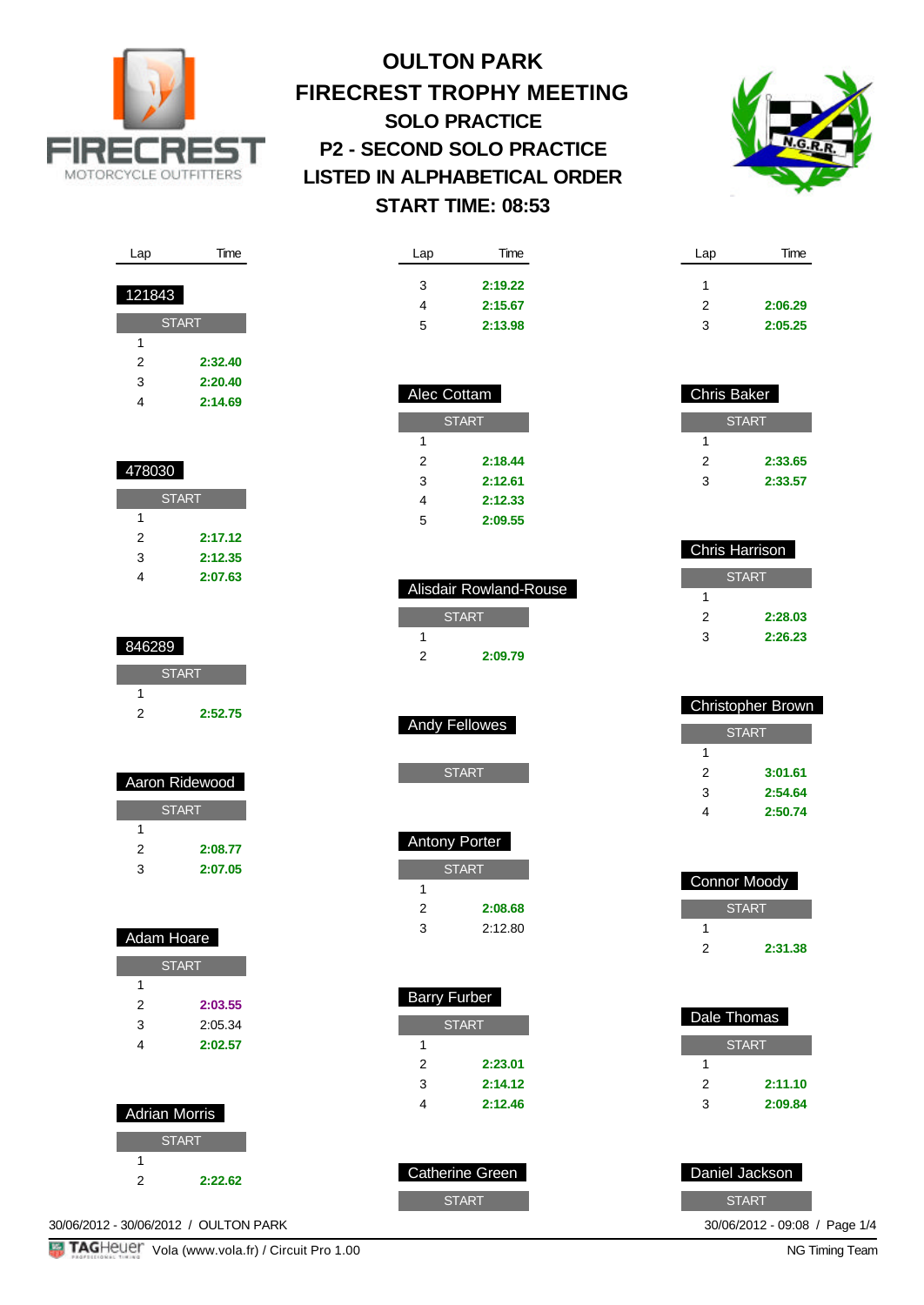| Lap | Time    |
|-----|---------|
|     |         |
| 2   | 2:07.54 |

| Daniel Ward-Clarke |         |
|--------------------|---------|
| <b>START</b>       |         |
| 1                  |         |
| 2                  | 2-24.42 |
| 3                  | 2:21.17 |
|                    | 2:11.33 |

| <b>Darrell Higgins</b> |         |
|------------------------|---------|
| <b>START</b>           |         |
| 1                      |         |
| 2                      | 2:02.01 |
| 3                      | 2:03.25 |
| 4                      | 1:59.63 |
| 5                      | 2:01.06 |

| Darren Higson |         |
|---------------|---------|
| <b>START</b>  |         |
|               |         |
| 2             | 2:20.83 |
| 3             | 2:15.99 |

| Dave Hampton |  |
|--------------|--|
| <b>START</b> |  |
|              |  |
| 2:07.54      |  |
| 2:02.13      |  |
| 2:05.88      |  |
|              |  |

| David Matchett |         |
|----------------|---------|
| <b>START</b>   |         |
| 1              |         |
| 2              | 2:23.07 |
| 3              | 2:20.88 |
|                | 2:17.75 |

| Lap | Time          |
|-----|---------------|
|     |               |
|     | Dean Harrison |
|     | <b>START</b>  |
|     |               |
| 2   | 2:37.03       |
|     |               |

| Gary Ellis |              |
|------------|--------------|
|            | <b>START</b> |
| 1          |              |
| 2          | 2:15.20      |
| 3          | 2:13.31      |
|            | 2:11.29      |

5 2:13.49

2 **2:27.97**

**START** 

2 **2:06.91** 3 4:45.39 4 **2:05.47**

 Gerhard Quinn **START** 

Ian Harrison

2 **2:29.41**

**START** 

2 **2:21.21** 3 2:23.38 4 **2:18.82**

 Gary Rimmer START

Gary Vines

1

1

1

1

| Lap        | Time         |
|------------|--------------|
|            |              |
| Jake Povah |              |
|            | <b>START</b> |
|            |              |
| 2          | 2:12.47      |
| 3          | 2:09.66      |

| Jeff Booth |              |
|------------|--------------|
|            | <b>START</b> |
|            |              |
| 2          | 2:01.90      |
| з          | 2:02.50      |

| Joanne Wingate |  |
|----------------|--|
| <b>START</b>   |  |
|                |  |
| 2:34.23        |  |
| 2:34.79        |  |
| 2:27.94        |  |
|                |  |

| John Lewis   |  |
|--------------|--|
| <b>START</b> |  |
|              |  |
| 2:16.08      |  |
| 2:10.45      |  |
| 2:09.13      |  |
| 2:06.27      |  |
|              |  |

| Joseph Thomas |         |
|---------------|---------|
| <b>START</b>  |         |
|               |         |
| 2             | 2:27.71 |
| 3             | 5:12.39 |

| Josh Owens |              |
|------------|--------------|
|            | <b>START</b> |
| 1          |              |
| 2          | 2:34.55      |
| 3          | 2:29.26      |
|            | 2:29.98      |

30/06/2012 - 09:08 / Page 2/4<br>NG Timing Team

30/06/2012 - 30/06/2012 / OULTON PARK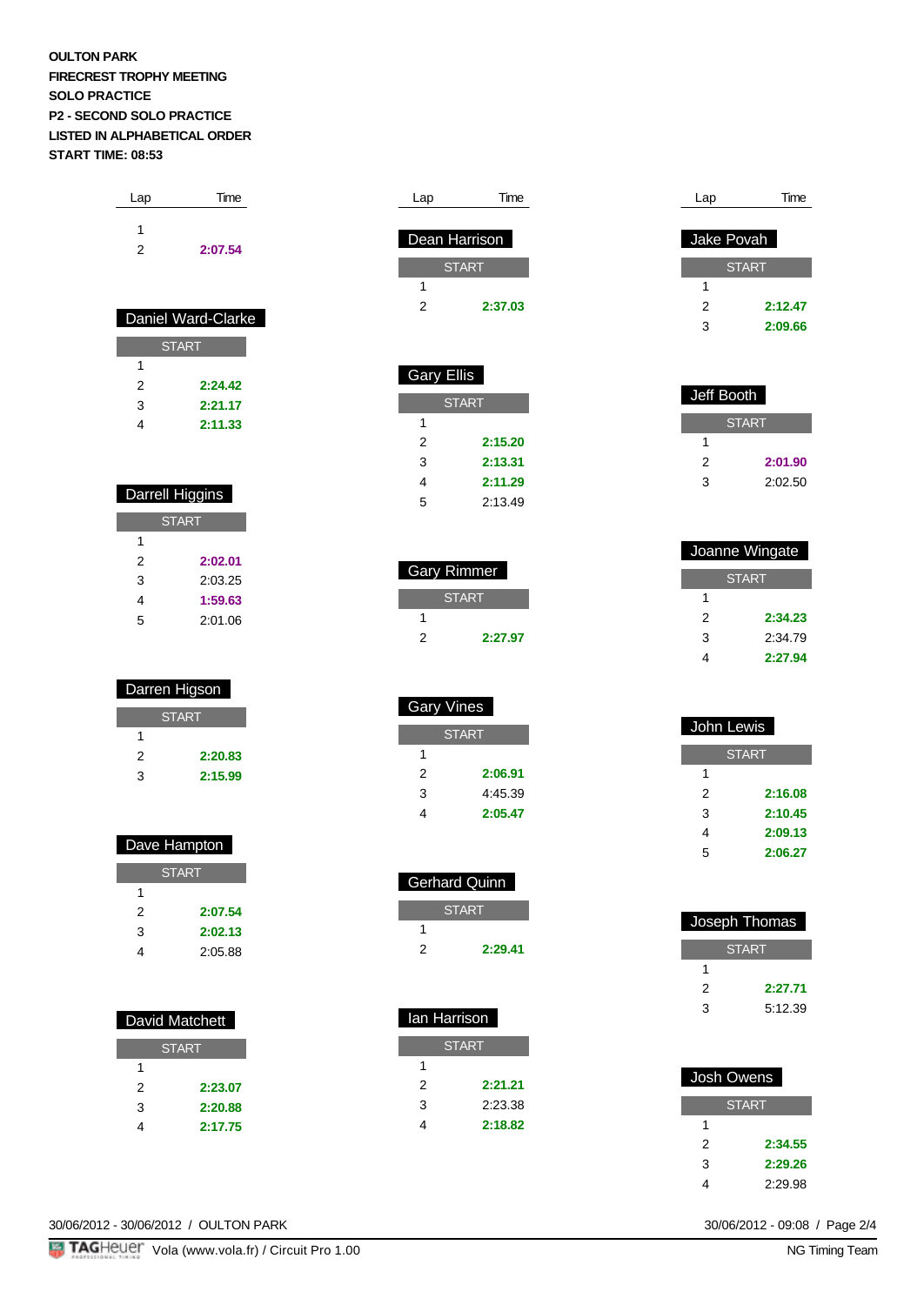| Lap                   | Time    |  |
|-----------------------|---------|--|
|                       |         |  |
| <b>Louise Goddard</b> |         |  |
| <b>START</b>          |         |  |
| 1                     |         |  |
| 2                     | 2:44.17 |  |
| 3                     | 2:33.52 |  |
|                       |         |  |

| <u>Lukasz Gaslawski</u> |  |  |
|-------------------------|--|--|
| <b>START</b>            |  |  |
|                         |  |  |
| 2:20.82                 |  |  |
| 2:32.26                 |  |  |
|                         |  |  |

| <b>Mark Copeland</b> |  |  |
|----------------------|--|--|
| <b>START</b>         |  |  |
|                      |  |  |
| 2:11.11              |  |  |
| 2:09.35              |  |  |
|                      |  |  |

| Mark Labudek |         |
|--------------|---------|
| <b>START</b> |         |
|              |         |
| 2            | 2:42.32 |
|              |         |

| Mark Olding  |         |
|--------------|---------|
| <b>START</b> |         |
| 1            |         |
| 2            | 2:17.95 |
| 3            | 2:14.86 |
| 4            | 2:11.14 |
| 5            | 2:10.19 |

| Mark Walker  |         |  |
|--------------|---------|--|
| <b>START</b> |         |  |
| 1            |         |  |
| 2            | 2:34.92 |  |
| 3            | 2:24.96 |  |
| 4            | 2:17.92 |  |
|              |         |  |

| Lap          | Time    |
|--------------|---------|
|              |         |
| Martin Kelly |         |
| <b>START</b> |         |
|              |         |
| 2            | 2:33.50 |
| 3            | 2:25.46 |

I

4 **2:20.77**

| Max Alexandre |         |  |
|---------------|---------|--|
| <b>START</b>  |         |  |
|               |         |  |
| 2             | 2:19.45 |  |
| વ             | 2:14.58 |  |

| Michael Hose |         |  |
|--------------|---------|--|
| <b>START</b> |         |  |
| 1            |         |  |
| 2            | 2:23.18 |  |
| 3            | 2:11.76 |  |
| 4            | 2:06.56 |  |
| 5            | 2:01.84 |  |

| Mike Grundy  |         |
|--------------|---------|
| <b>START</b> |         |
|              |         |
| 2            | 2:22.87 |
| ٩            | 2:23.96 |

4 **2:22.65**

| Paul McCullagh |         |  |
|----------------|---------|--|
| <b>START</b>   |         |  |
| 1              |         |  |
| 2              | 2:23.04 |  |
| 3              | 2:22.27 |  |
|                | 2:14.65 |  |

| Peter Lacy   |         |
|--------------|---------|
| <b>START</b> |         |
|              |         |
|              | 2:37.20 |

| Lap                  | Time         |
|----------------------|--------------|
|                      |              |
| <b>Phil Cook</b>     |              |
|                      | <b>START</b> |
| 1                    |              |
|                      |              |
|                      |              |
| <b>Rich Grinling</b> |              |
|                      | <b>START</b> |
| 1                    |              |
| 2                    | 2:08.25      |
| 3                    | 2:05.94      |

| Roy Keen |              |  |
|----------|--------------|--|
|          | <b>START</b> |  |
|          |              |  |

| Scott MacFarlane |         |
|------------------|---------|
| <b>START</b>     |         |
| 1                |         |
| 2                | 2:52.15 |
| 3                | 2:34.86 |
|                  | 2:25.49 |

| <b>Sean Montgomery</b> |         |
|------------------------|---------|
|                        | START   |
|                        |         |
| 2                      | 2:34.31 |

| Shannon Hale |  |
|--------------|--|
| <b>START</b> |  |
|              |  |
| 2:23.51      |  |
| 2:34.03      |  |
|              |  |

I

| Sian Brooks  |         |
|--------------|---------|
| <b>START</b> |         |
|              |         |
| 2            | 2:08.79 |
| ર            | 2:10.21 |

30/06/2012 - 09:08 / Page 3/4<br>NG Timing Team

30/06/2012 - 30/06/2012 / OULTON PARK